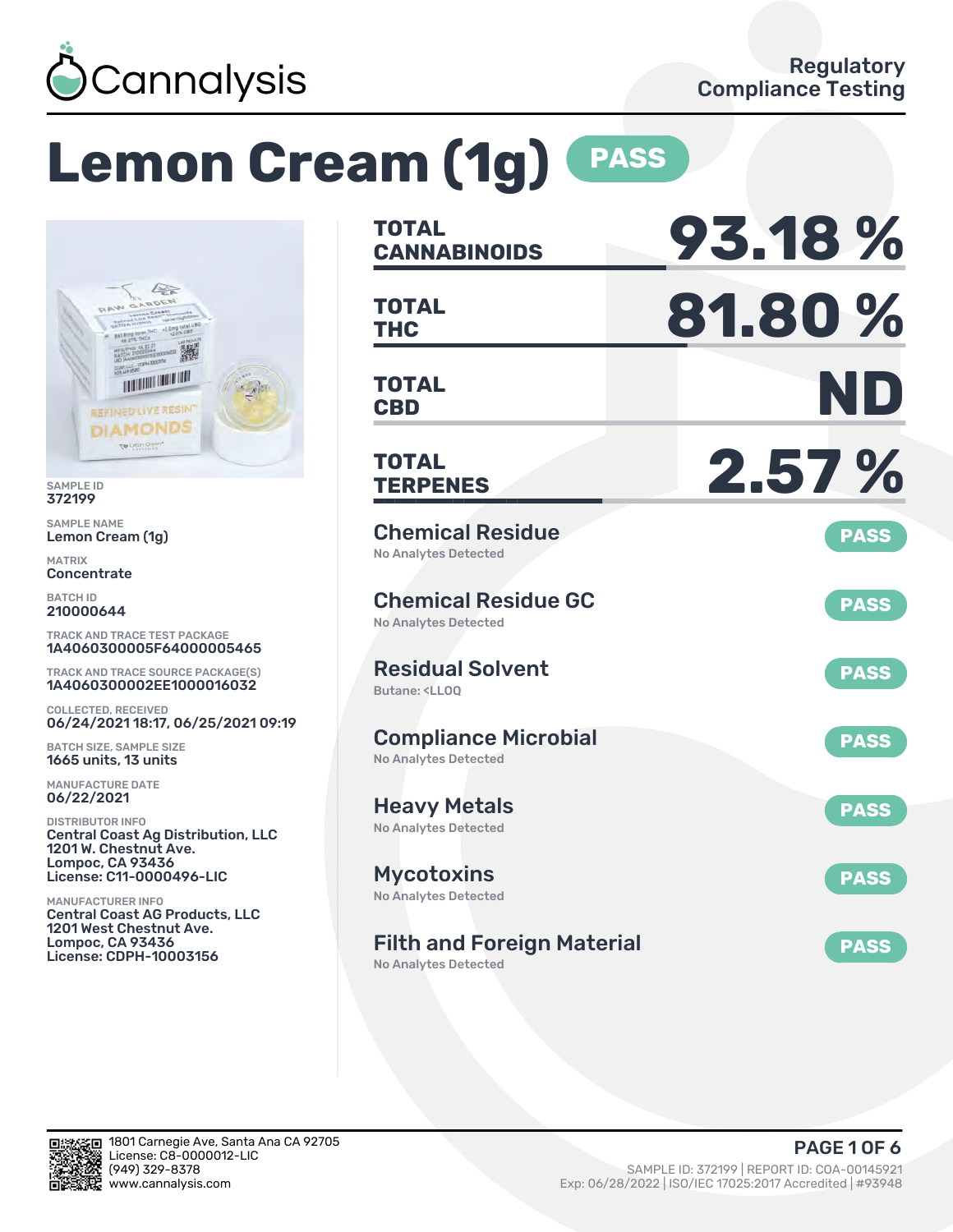

## CANNABINOID ANALYSIS

Total THC,CBD value(s) have been decarboxylated.

| TOTAL THC:          | 818.0 mg/g (81.80 %), 818 mg per package |
|---------------------|------------------------------------------|
| TOTAL CBD:          | ND.                                      |
| TOTAL CANNABINOIDS: | 931.8 mg/g (93.18 %)                     |

UNIT OF MEASUREMENT: Milligrams per Gram(mg/g)

| <b>ANALYTE</b>         | <b>RESULT</b>         | LOD    | <b>LLOO</b> | <b>ANALYTE</b>   | <b>RESULT</b> | <b>LOD</b> | <b>LLOO</b> |
|------------------------|-----------------------|--------|-------------|------------------|---------------|------------|-------------|
| THCa                   | 924.8 mg/g (92.48 %)  | 0.2000 | 0.4000      | CBD <sub>v</sub> | ND            | 0.2000     | 0.4000      |
| D9THC                  | 6.986 mg/g (0.6986 %) | 0.2000 | 0.4000      | CBGa             | ND            | 0.2000     | 0.4000      |
| D8THC                  | <b>ND</b>             | 0.2000 | 0.4000      | <b>CBG</b>       | <b>ND</b>     | 0.2000     | 0.4000      |
| <b>THC<sub>v</sub></b> | <b>ND</b>             | 0.2000 | 0.4000      | CBN              | ND            | 0.2000     | 0.4000      |
| CBDa                   | <b>ND</b>             | 0.2000 | 0.4000      | CBC              | <b>ND</b>     | 0.2000     | 0.4000      |
| CBD                    | ND                    | 0.2000 | 0.4000      |                  |               |            |             |
|                        |                       |        |             |                  |               |            |             |

#### ADDITIONAL INFORMATION

| Method:              | SOP-TECH-001 | Sample Prepped: 06/25/202113:22   | Sample Approved: 06/26/2021 13:36  |  |
|----------------------|--------------|-----------------------------------|------------------------------------|--|
| Instrument: UPLC-DAD |              | Sample Analyzed: 06/25/2021 14:39 | Prep-Analytical Batch: 30458-24648 |  |



## TERPENE ANALYSIS

TOTAL TERPENES: 25.74 mg/g (2.574 %)

| <b>UNIT OF MEASUREMENT:</b> |                                                    | Milligrams per Gram(mg/g) |                  |  |  |  |  |  |
|-----------------------------|----------------------------------------------------|---------------------------|------------------|--|--|--|--|--|
| <b>ANALYTE</b>              | <b>RESULT</b>                                      | <b>LOD</b>                | LLO <sub>0</sub> |  |  |  |  |  |
| 3-Carene                    | <b>ND</b>                                          | 1.000                     | 2.50             |  |  |  |  |  |
| Alpha cedrene               | <b>ND</b>                                          | 1.000                     | 2.50             |  |  |  |  |  |
| Alpha pinene                | <ll0q< td=""><td>0.1000</td><td>1.000</td></ll0q<> | 0.1000                    | 1.000            |  |  |  |  |  |
| Alpha terpineol             | <ll0q< td=""><td>0.3260</td><td>0.65</td></ll0q<>  | 0.3260                    | 0.65             |  |  |  |  |  |
| Beta myrcene                | 4.882 mg/g (0.4882 %)                              | 0.5000                    | 1.000            |  |  |  |  |  |
| Borneol                     | <b>ND</b>                                          | 1.000                     | 2.50             |  |  |  |  |  |
| Camphor                     | <b>ND</b>                                          | 0.1000                    | 0.50             |  |  |  |  |  |
| Cedrol                      | <b>ND</b>                                          | 0.5000                    | 1.000            |  |  |  |  |  |
| Cis nerolidol               | ND.                                                | 2.500                     | 5.00             |  |  |  |  |  |
| Fenchol                     | <lloq< td=""><td>0.5000</td><td>1.000</td></lloq<> | 0.5000                    | 1.000            |  |  |  |  |  |
| Gamma terpinene             | <ll00< td=""><td>0.1000</td><td>0.50</td></ll00<>  | 0.1000                    | 0.50             |  |  |  |  |  |
| Geranyl acetate             | ND                                                 | 0.1000                    | 0.50             |  |  |  |  |  |
| Isoborneol                  | ND.                                                | 0.5000                    | 1.000            |  |  |  |  |  |
| Limonene                    | 5.814 mg/g (0.5814 %)                              | 0.5000                    | 2.50             |  |  |  |  |  |
| Menthol                     | ND.                                                | 1.000                     | 2.50             |  |  |  |  |  |
| Ocimene <sub>2</sub>        | <lloo< td=""><td>0.3450</td><td>1.725</td></lloo<> | 0.3450                    | 1.725            |  |  |  |  |  |
| P-mentha-1,5-diene ND       |                                                    | 0.5000                    | 1.000            |  |  |  |  |  |
| Sabinene                    | ND.                                                | 0.5000                    | 1.000            |  |  |  |  |  |
| Trans beta farnesene ND     |                                                    | 2.500                     | 5.00             |  |  |  |  |  |
| Trans nerolidol             | <b>ND</b>                                          | 0.5000                    | 2.50             |  |  |  |  |  |

| ANALYTE                 | <b>RESULT</b>                                                                                                                                          | <b>LOD</b> | <b>LLOQ</b> | <b>ANALYTE</b>         | <b>RESULT</b>                                       | <b>LOD</b> | <b>LLOQ</b> |
|-------------------------|--------------------------------------------------------------------------------------------------------------------------------------------------------|------------|-------------|------------------------|-----------------------------------------------------|------------|-------------|
| 3-Carene                | <b>ND</b>                                                                                                                                              | 1.000      | 2.500       | Alpha bisabolol        | <ll0q< td=""><td>0.1000</td><td>0.5000</td></ll0q<> | 0.1000     | 0.5000      |
| Alpha cedrene           | <b>ND</b>                                                                                                                                              | 1.000      | 2.500       | Alpha humulene         | 1.024 mg/g $(0.1024\%)$                             | 0.5000     | 1.000       |
| Alpha pinene            | <lloq< td=""><td>0.1000</td><td>1.000</td><td>Alpha terpinene</td><td><b>ND</b></td><td>0.5000</td><td>1.000</td></lloq<>                              | 0.1000     | 1.000       | Alpha terpinene        | <b>ND</b>                                           | 0.5000     | 1.000       |
| Alpha terpineol         | <lloq< td=""><td>0.3260</td><td>0.6520</td><td>Beta caryophyllene</td><td>3.096 mg/g <math>(0.3096\%)</math></td><td>0.5000</td><td>1.000</td></lloq<> | 0.3260     | 0.6520      | Beta caryophyllene     | 3.096 mg/g $(0.3096\%)$                             | 0.5000     | 1.000       |
| Beta myrcene            | 4.882 mg/g (0.4882 %)                                                                                                                                  | 0.5000     | 1.000       | Beta pinene            | <ll0q< td=""><td>0.6070</td><td>1.214</td></ll0q<>  | 0.6070     | 1.214       |
| Borneol                 | <b>ND</b>                                                                                                                                              | 1.000      | 2.500       | Camphene               | <b>ND</b>                                           | 0.5000     | 1.000       |
| Camphor                 | <b>ND</b>                                                                                                                                              | 0.1000     | 0.5000      | Caryophyllene oxide ND |                                                     | 0.5000     | 2.500       |
| Cedrol                  | <b>ND</b>                                                                                                                                              | 0.5000     | 1.000       | Cis geraniol           | <b>ND</b>                                           | 1.000      | 2.500       |
| Cis nerolidol           | <b>ND</b>                                                                                                                                              | 2.500      | 5.000       | Eucalyptol             | <b>ND</b>                                           | 0.1000     | 0.5000      |
| Fenchol                 | <lloq< td=""><td>0.5000</td><td>1.000</td><td>Fenchone</td><td><ll0q< td=""><td>0.1000</td><td>0.5000</td></ll0q<></td></lloq<>                        | 0.5000     | 1.000       | Fenchone               | <ll0q< td=""><td>0.1000</td><td>0.5000</td></ll0q<> | 0.1000     | 0.5000      |
| Gamma terpinene         | <ll0q< td=""><td>0.1000</td><td>0.5000</td><td>Gamma terpineol</td><td><b>ND</b></td><td>0.2090</td><td>0.5230</td></ll0q<>                            | 0.1000     | 0.5000      | Gamma terpineol        | <b>ND</b>                                           | 0.2090     | 0.5230      |
| Geranyl acetate         | <b>ND</b>                                                                                                                                              | 0.1000     | 0.5000      | Guaiol                 | <b>ND</b>                                           | 2.500      | 5.000       |
| Isoborneol              | <b>ND</b>                                                                                                                                              | 0.5000     | 1.000       | Isopulegol             | <b>ND</b>                                           | 2.500      | 5.000       |
| Limonene                | 5.814 mg/g $(0.5814\%)$                                                                                                                                | 0.5000     | 2.500       | Linalool               | <ll0q< td=""><td>0.5000</td><td>1.000</td></ll0q<>  | 0.5000     | 1.000       |
| Menthol                 | <b>ND</b>                                                                                                                                              | 1.000      | 2.500       | Ocimene 1              | <b>ND</b>                                           | 0.1550     | 0.3100      |
| Ocimene 2               | <lloq< td=""><td>0.3450</td><td>1.725</td><td>P-cymene</td><td><b>ND</b></td><td>0.5230</td><td>1.045</td></lloq<>                                     | 0.3450     | 1.725       | P-cymene               | <b>ND</b>                                           | 0.5230     | 1.045       |
| P-mentha-1,5-diene ND   |                                                                                                                                                        | 0.5000     | 1.000       | Pulegone               | <b>ND</b>                                           | 0.1000     | 0.5000      |
| Sabinene                | <b>ND</b>                                                                                                                                              | 0.5000     | 1.000       | Terpinolene            | 10.92 mg/g $(1.092 \%)$                             | 0.1000     | 0.5000      |
| Trans beta farnesene ND |                                                                                                                                                        | 2.500      | 5.000       | Trans geraniol         | <b>ND</b>                                           | 0.5000     | 2.500       |
| Trans nerolidol         | <b>ND</b>                                                                                                                                              | 0.5000     | 2.500       | Valencene              | <b>ND</b>                                           | 0.5000     | 1.000       |
|                         |                                                                                                                                                        |            |             |                        |                                                     |            |             |



PAGE 2 OF 6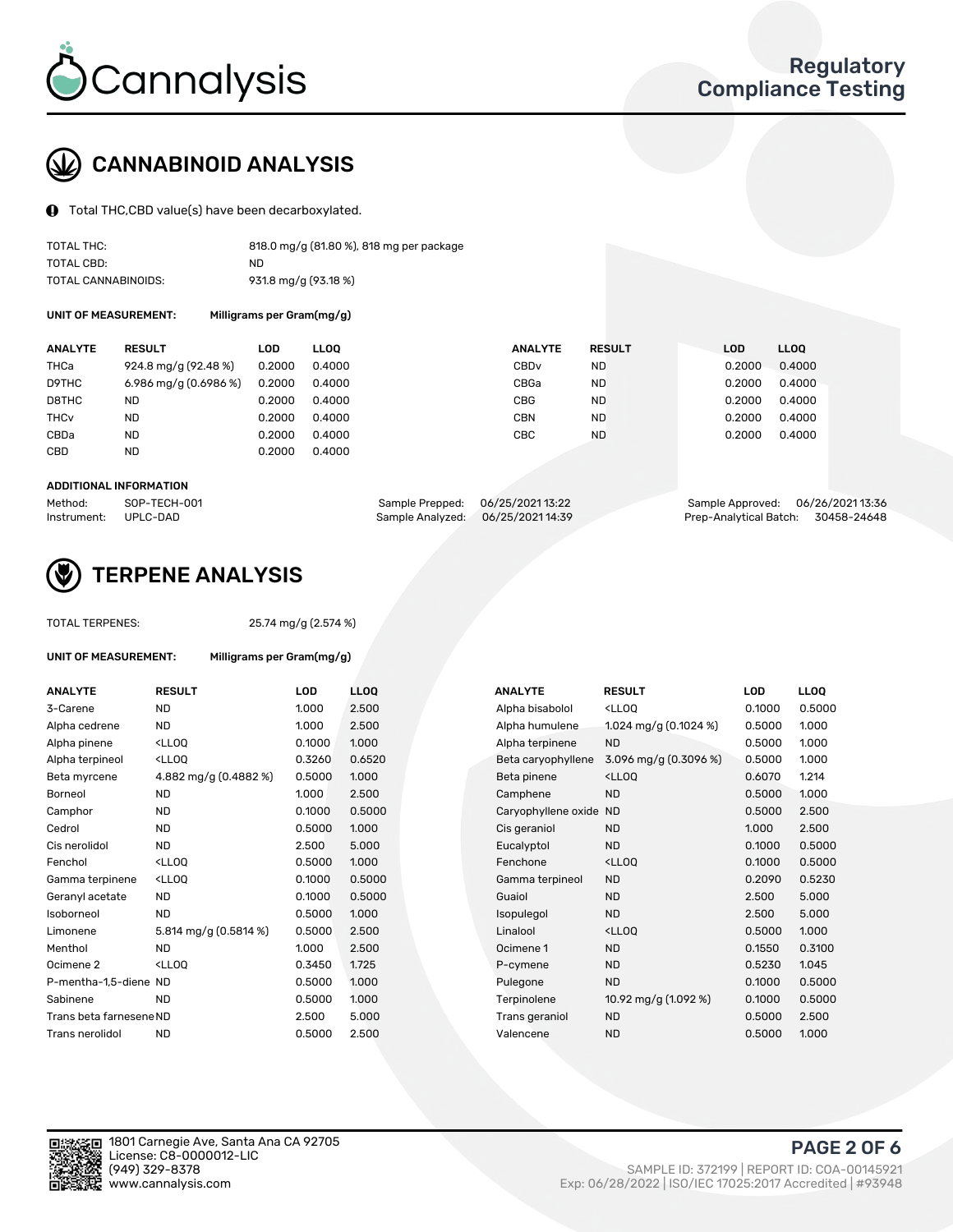

### Regulatory Compliance Testing

#### ADDITIONAL INFORMATION

Method: SOP-TECH-027 Sample Prepped: 06/25/2021 16:31 Sample Approved: 06/26/2021 13:57 Prep-Analytical Batch: 30466-24658



CHEMICAL RESIDUE ANALYSIS PASS

UNIT OF MEASUREMENT: Micrograms per Gram(ug/g)

| <b>ANALYTE</b>    | <b>RESULT</b> | LOD    | LL <sub>OO</sub> | <b>ACTION LEVEL</b> |      | <b>ANALYTE</b>      | <b>RESULT</b> | LOD    | <b>LLOO</b> | <b>ACTION LEVEL</b> |      |
|-------------------|---------------|--------|------------------|---------------------|------|---------------------|---------------|--------|-------------|---------------------|------|
| Abamectin         | <b>ND</b>     | 0.0200 | 0.0400           | 0.1000              | Pass | Acephate            | <b>ND</b>     | 0.0200 | 0.0400      | 0.1000              | Pass |
| Acequinocyl       | <b>ND</b>     | 0.0200 | 0.0400           | 0.1000              | Pass | Acetamiprid         | <b>ND</b>     | 0.0200 | 0.0400      | 0.1000              | Pass |
| Aldicarb          | <b>ND</b>     | 0.0200 | 0.0400           | 0.0                 | Pass | Azoxystrobin        | <b>ND</b>     | 0.0200 | 0.0400      | 0.1000              | Pass |
| Bifenazate        | <b>ND</b>     | 0.0200 | 0.0400           | 0.1000              | Pass | <b>Bifenthrin</b>   | <b>ND</b>     | 0.0200 | 0.0400      | 3.000               | Pass |
| <b>Boscalid</b>   | <b>ND</b>     | 0.0200 | 0.0400           | 0.1000              | Pass | Carbaryl            | <b>ND</b>     | 0.0200 | 0.0400      | 0.5000              | Pass |
| Carbofuran        | <b>ND</b>     | 0.0200 | 0.0400           | 0.0                 | Pass | Chlorantraniliprole | <b>ND</b>     | 0.0200 | 0.0400      | 10.00               | Pass |
| Clofentezine      | <b>ND</b>     | 0.0200 | 0.0400           | 0.1000              | Pass | Coumaphos           | <b>ND</b>     | 0.0200 | 0.0400      | 0.0                 | Pass |
| Cyfluthrin        | <b>ND</b>     | 0.4000 | 1.000            | 2.000               | Pass | Cypermethrin        | <b>ND</b>     | 0.4000 | 1.000       | 1.000               | Pass |
| Daminozide        | <b>ND</b>     | 0.0200 | 0.0400           | 0.0                 | Pass | Diazinon            | <b>ND</b>     | 0.0200 | 0.0400      | 0.1000              | Pass |
| <b>Dichlorvos</b> | <b>ND</b>     | 0.0200 | 0.0400           | 0.0                 | Pass | Dimethoate          | <b>ND</b>     | 0.0200 | 0.0400      | 0.0                 | Pass |
| Dimethomorph      | <b>ND</b>     | 0.0200 | 0.0400           | 2.000               | Pass | Ethoprophos         | <b>ND</b>     | 0.0200 | 0.0400      | 0.0                 | Pass |
| Etofenprox        | <b>ND</b>     | 0.0200 | 0.0400           | 0.0                 | Pass | Etoxazole           | <b>ND</b>     | 0.0200 | 0.0400      | 0.1000              | Pass |
| Fenhexamid        | <b>ND</b>     | 0.0200 | 0.0400           | 0.1000              | Pass | Fenoxycarb          | <b>ND</b>     | 0.0200 | 0.0400      | 0.0                 | Pass |
| Fenpyroximate     | <b>ND</b>     | 0.0200 | 0.0400           | 0.1000              | Pass | Fipronil            | <b>ND</b>     | 0.0400 | 0.1000      | 0.0                 | Pass |
| Flonicamid        | <b>ND</b>     | 0.0200 | 0.0400           | 0.1000              | Pass | Fludioxonil         | <b>ND</b>     | 0.0200 | 0.0400      | 0.1000              | Pass |
| Hexythiazox       | <b>ND</b>     | 0.0200 | 0.0400           | 0.1000              | Pass | Imazalil            | <b>ND</b>     | 0.0200 | 0.0400      | 0.0                 | Pass |
| Imidacloprid      | <b>ND</b>     | 0.0200 | 0.0400           | 5.000               | Pass | Kresoxim methyl     | <b>ND</b>     | 0.0200 | 0.0400      | 0.1000              | Pass |
| Malathion         | <b>ND</b>     | 0.0200 | 0.0400           | 0.5000              | Pass | Metalaxyl           | <b>ND</b>     | 0.0200 | 0.0400      | 2.000               | Pass |
| Methiocarb        | <b>ND</b>     | 0.0200 | 0.0400           | 0.0                 | Pass | Methomyl            | <b>ND</b>     | 0.0200 | 0.0400      | 1.000               | Pass |
| Mevinphos         | <b>ND</b>     | 0.0200 | 0.0400           | 0.0                 | Pass | Myclobutanil        | <b>ND</b>     | 0.0200 | 0.0400      | 0.1000              | Pass |
| Naled             | <b>ND</b>     | 0.0200 | 0.0400           | 0.1000              | Pass | Oxamyl              | <b>ND</b>     | 0.0200 | 0.0400      | 0.5000              | Pass |
| Paclobutrazol     | <b>ND</b>     | 0.0200 | 0.0400           | 0.0                 | Pass | Permethrins         | <b>ND</b>     | 0.0400 | 0.1000      | 0.5000              | Pass |
| Phosmet           | <b>ND</b>     | 0.0200 | 0.0400           | 0.1000              | Pass | Piperonyl butoxide  | <b>ND</b>     | 0.0200 | 0.0400      | 3.000               | Pass |
| Prallethrin       | <b>ND</b>     | 0.0200 | 0.0400           | 0.1000              | Pass | Propiconazole       | <b>ND</b>     | 0.0200 | 0.0400      | 0.1000              | Pass |
| Propoxur          | <b>ND</b>     | 0.0200 | 0.0400           | 0.0                 | Pass | Pyrethrins          | <b>ND</b>     | 0.0200 | 0.0400      | 0.5000              | Pass |
| Pyridaben         | <b>ND</b>     | 0.0200 | 0.0400           | 0.1000              | Pass | Spinetoram          | <b>ND</b>     | 0.0200 | 0.0400      | 0.1000              | Pass |
| Spinosad          | <b>ND</b>     | 0.0300 | 0.0700           | 0.1000              | Pass | Spiromesifen        | <b>ND</b>     | 0.0200 | 0.0400      | 0.1000              | Pass |
| Spirotetramat     | <b>ND</b>     | 0.0200 | 0.0400           | 0.1000              | Pass | Spiroxamine         | <b>ND</b>     | 0.0200 | 0.0400      | 0.0                 | Pass |
| Tebuconazole      | <b>ND</b>     | 0.0200 | 0.0400           | 0.1000              | Pass | Thiacloprid         | <b>ND</b>     | 0.0200 | 0.0400      | 0.0                 | Pass |
| Thiamethoxam      | <b>ND</b>     | 0.0200 | 0.0400           | 5.000               | Pass | Trifloxystrobin     | <b>ND</b>     | 0.0200 | 0.0400      | 0.1000              | Pass |

#### ADDITIONAL INFORMATION

Method: SOP-TECH-002 Sample Prepped: 06/25/2021 13:21 Sample Approved: 06/28/2021 11:38<br>Instrument: LC-MS/MS Sample Analyzed: 06/25/2021 13:22 Prep-Analytical Batch: 30455-24643 Prep-Analytical Batch: 30455-24643

PAGE 3 OF 6

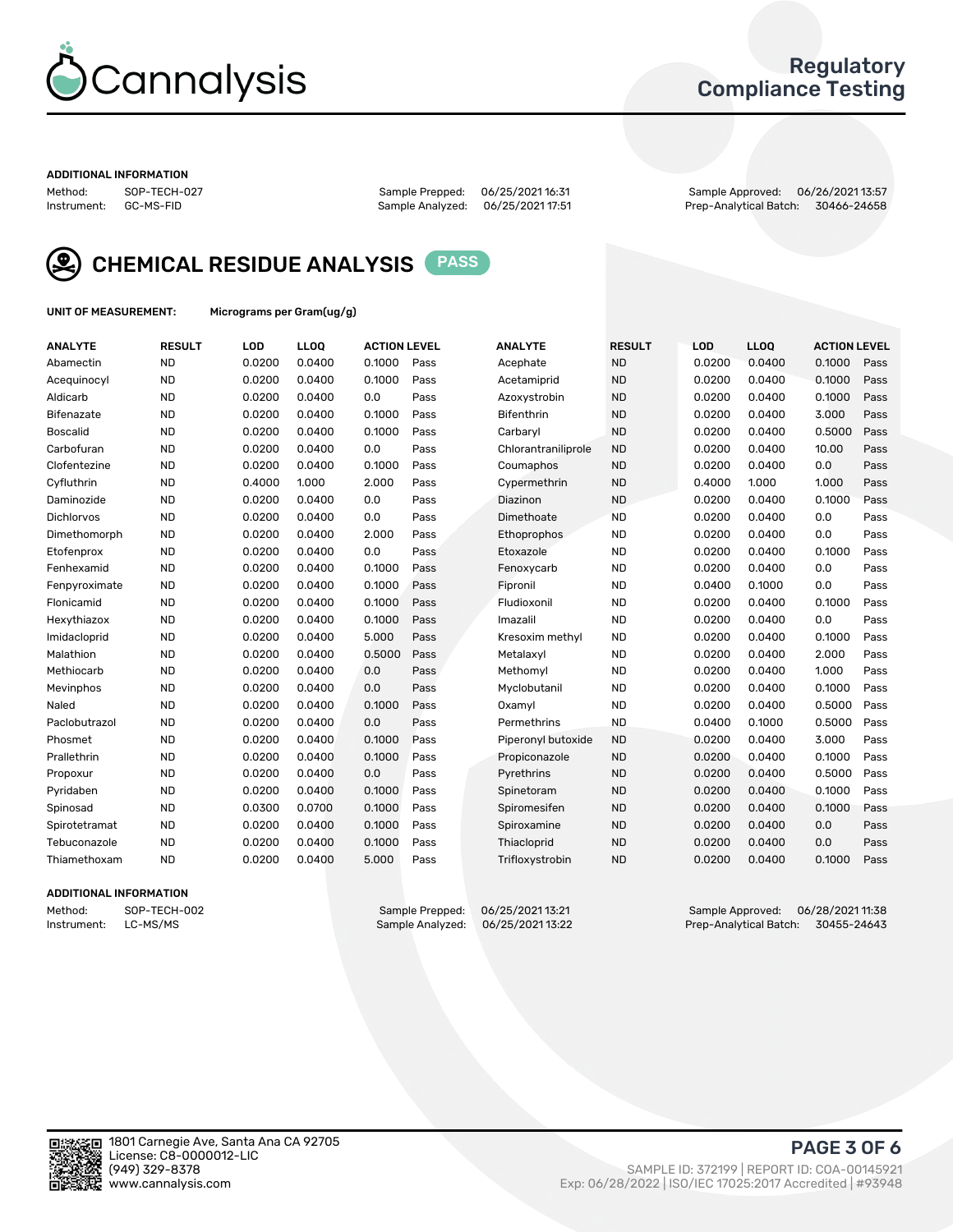

## CHEMICAL RESIDUE GC ANALYSIS PASS

grams per Gram(ug/g)

| <b>ANALYTE</b>                                   | <b>RESULT</b>            | LOD    | <b>LLOO</b> | <b>ACTION LEVEL</b> |                                     | <b>ANALYTE</b>                       | <b>RESULT</b> | LOD              | <b>LLOO</b>            | <b>ACTION LEVEL</b>            |      |
|--------------------------------------------------|--------------------------|--------|-------------|---------------------|-------------------------------------|--------------------------------------|---------------|------------------|------------------------|--------------------------------|------|
| Captan                                           | <b>ND</b>                | 0.1000 | 0.2000      | 0.7000              | Pass                                | Chlordane                            | <b>ND</b>     | 0.0109           | 0.0136                 | 0.0                            | Pass |
| Methyl parathion                                 | <b>ND</b>                | 0.0400 | 0.1000      | 0.0                 | Pass                                | <b>PCNB</b>                          | <b>ND</b>     | 0.0200           | 0.0400                 | 0.1000                         | Pass |
| Chlorfenapyr                                     | <b>ND</b>                | 0.0800 | 0.1000      | 0.0                 | Pass                                | Chlorpyrifos                         | <b>ND</b>     | 0.0800           | 0.1000                 | 0.0                            | Pass |
| ADDITIONAL INFORMATION<br>Method:<br>Instrument: | SOP-TECH-010<br>GC-MS/MS |        |             |                     | Sample Prepped:<br>Sample Analyzed: | 06/25/2021 13:21<br>06/25/2021 13:23 |               | Sample Approved: | Prep-Analytical Batch: | 06/26/202113:21<br>30456-24644 |      |

## RESIDUAL SOLVENT ANALYSIS PASS

UNIT OF MEASUREMENT: Micrograms per Gram(ug/g)

| <b>ANALYTE</b>       | <b>RESULT</b> | LOD    | <b>LLOO</b> | <b>ACTION LEVEL</b> |      | <b>ANALYTE</b>     | <b>RESULT</b>                                                               | LOD    | LLOO  | <b>ACTION LEVEL</b> |      |
|----------------------|---------------|--------|-------------|---------------------|------|--------------------|-----------------------------------------------------------------------------|--------|-------|---------------------|------|
| Acetone              | <b>ND</b>     | 50.00  | 100.0       | 5000                | Pass | Acetonitrile       | <b>ND</b>                                                                   | 50.00  | 100.0 | 410.0               | Pass |
| Benzene              | <b>ND</b>     | 0.5000 | 1.000       | 1.000               | Pass | <b>Butane</b>      | <lloo< td=""><td>50.00</td><td>100.0</td><td>5000</td><td>Pass</td></lloo<> | 50.00  | 100.0 | 5000                | Pass |
| Chloroform           | <b>ND</b>     | 0.5000 | 1.000       | 1.000               | Pass | Ethanol            | <b>ND</b>                                                                   | 50.00  | 100.0 | 5000                | Pass |
| <b>Ethyl Acetate</b> | <b>ND</b>     | 50.00  | 100.0       | 5000                | Pass | <b>Ethyl Ether</b> | <b>ND</b>                                                                   | 50.00  | 100.0 | 5000                | Pass |
| Ethylene oxide       | <b>ND</b>     | 0.5000 | 1.000       | 1.000               | Pass | Heptane            | <b>ND</b>                                                                   | 50.00  | 100.0 | 5000                | Pass |
| Hexane               | <b>ND</b>     | 50.00  | 100.0       | 290.0               | Pass | Isopropyl Alcohol  | <b>ND</b>                                                                   | 50.00  | 100.0 | 5000                | Pass |
| Methanol             | <b>ND</b>     | 50.00  | 100.0       | 3000                | Pass | Methylene chloride | <b>ND</b>                                                                   | 0.5000 | 1.000 | 1.000               | Pass |
| Pentane              | <b>ND</b>     | 50.00  | 100.0       | 5000                | Pass | Propane            | <b>ND</b>                                                                   | 50.00  | 200.0 | 5000                | Pass |
| Toluene              | <b>ND</b>     | 50.00  | 100.0       | 890.0               | Pass | Xvlenes            | <b>ND</b>                                                                   | 50.08  | 100.0 | 2170                | Pass |
| Trichloroethylene    | <b>ND</b>     | 0.5000 | 1.000       | 1.000               | Pass | 1.2-Dichloroethane | <b>ND</b>                                                                   | 0.5000 | 1.000 | 1.000               | Pass |

#### ADDITIONAL INFORMATION

Method: SOP-TECH-021 Sample Prepped: 06/25/202116:59 Sample Approved: 06/26/202111:39<br>Instrument: HS-GC-MS/FID Sample Analyzed: 06/25/202117:20 Prep-Analytical Batch: 30467-24657 Prep-Analytical Batch: 30467-24657



UNIT OF MEASUREMENT: Cycle Threshold (Ct)

| <b>ANALYTE</b>                        | <b>RESULT</b>          | LOD   | <b>LLOO</b> |                 | <b>ACTION LEVEL</b> | <b>ANALYTE</b> | <b>RESULT</b>    | <b>LOD</b> | <b>LLOO</b>      |     | <b>ACTION LEVEL</b> |
|---------------------------------------|------------------------|-------|-------------|-----------------|---------------------|----------------|------------------|------------|------------------|-----|---------------------|
| A.fumigatus                           | <b>ND</b>              | 33.00 | 0.0         | 0.0             | Pass                | A. flavus      | <b>ND</b>        | 33.00      | 0.0              | 0.0 | Pass                |
| A. niger                              | <b>ND</b>              | 33.00 | 0.0         | 0.0             | Pass                | A. terreus     | <b>ND</b>        | 33.00      | 0.0              | 0.0 | Pass                |
| <b>STEC</b>                           | <b>ND</b>              | 33.00 | 0.0         | 0.0             | Pass                | Salmonella spp | <b>ND</b>        | 33.00      | 0.0              | 0.0 | Pass                |
|                                       | ADDITIONAL INFORMATION |       |             |                 |                     |                |                  |            |                  |     |                     |
| SOP-TECH-016, SOP-TECH-022<br>Method: |                        |       |             | Sample Prepped: | 06/28/2021 06:56    |                | Sample Approved: |            | 06/28/2021 13:46 |     |                     |

Instrument: qPCR Sample Analyzed: 06/28/2021 07:00 Prep-Analytical Batch: 30496-24684

PAGE 4 OF 6

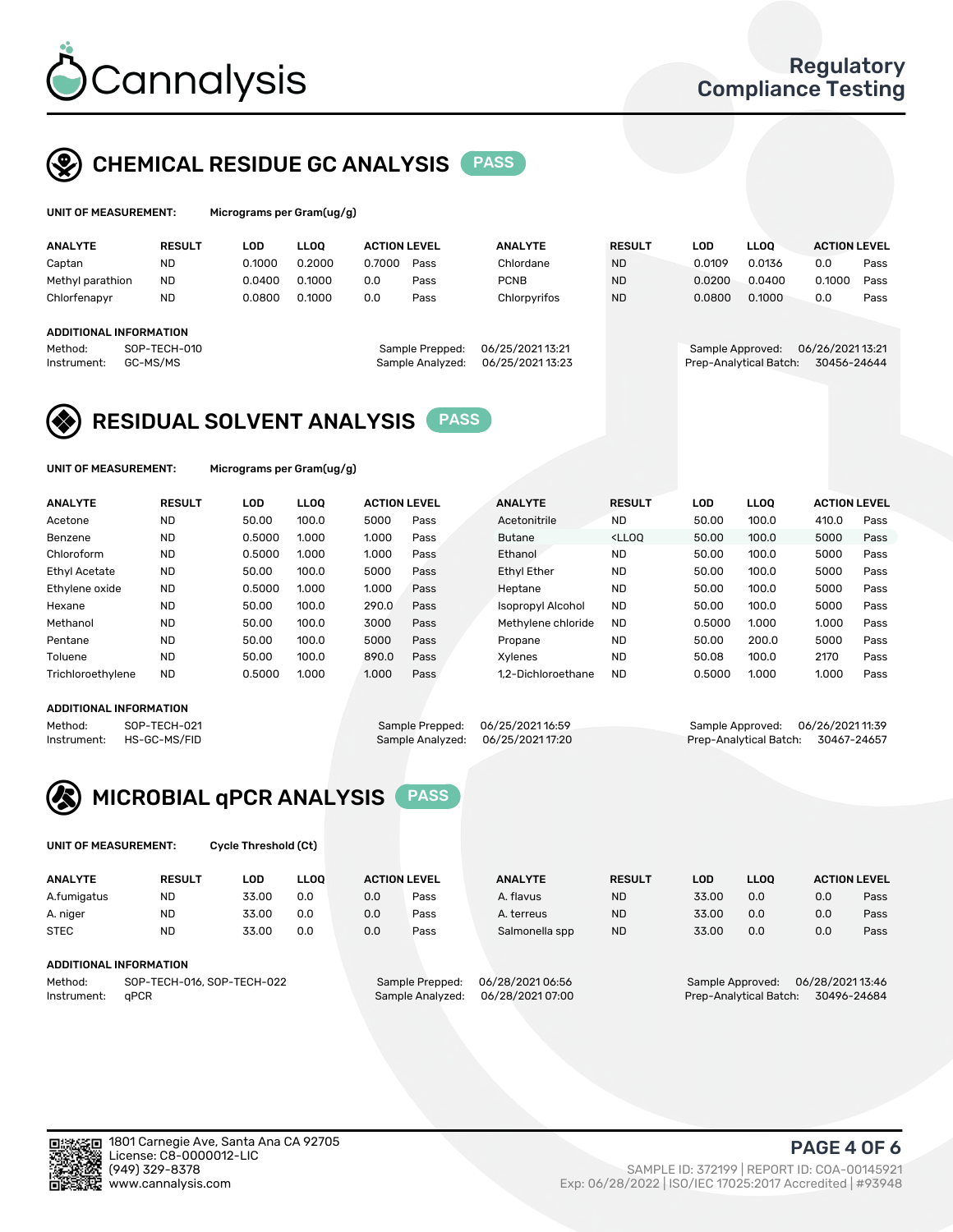



| UNIT OF MEASUREMENT: |                               | Micrograms per Gram(ug/g) |             |                     |                  |                  |               |                  |                        |                     |      |
|----------------------|-------------------------------|---------------------------|-------------|---------------------|------------------|------------------|---------------|------------------|------------------------|---------------------|------|
| <b>ANALYTE</b>       | <b>RESULT</b>                 | LOD                       | <b>LLOO</b> | <b>ACTION LEVEL</b> |                  | <b>ANALYTE</b>   | <b>RESULT</b> | <b>LOD</b>       | <b>LLOO</b>            | <b>ACTION LEVEL</b> |      |
| Arsenic              | <b>ND</b>                     | 0.0120                    | 0.1000      | 0.2000              | Pass             | Cadmium          | <b>ND</b>     | 0.0072           | 0.0500                 | 0.2000              | Pass |
| Lead                 | <b>ND</b>                     | 0.0068                    | 0.0500      | 0.5000              | Pass             | Mercury          | <b>ND</b>     | 0.0060           | 0.0500                 | 0.1000              | Pass |
|                      | <b>ADDITIONAL INFORMATION</b> |                           |             |                     |                  |                  |               |                  |                        |                     |      |
| Method:              | SOP-TECH-013                  |                           |             |                     | Sample Prepped:  | 06/26/2021 12:08 |               | Sample Approved: |                        | 06/28/202113:52     |      |
| Instrument:          | ICP-MS                        |                           |             |                     | Sample Analyzed: | 06/26/202112:50  |               |                  | Prep-Analytical Batch: | 30463-24668         |      |
| (第)                  | <b>MYCOTOXINS ANALYSIS</b>    |                           |             | <b>PASS</b>         |                  |                  |               |                  |                        |                     |      |
|                      |                               |                           |             |                     |                  |                  |               |                  |                        |                     |      |

| UNIT OF MEASUREMENT: |  |
|----------------------|--|
|----------------------|--|

Micrograms per Kilogram(ug/kg)

| <b>ANALYTE</b>          | <b>RESULT</b> | LOD   | <b>LLOO</b> | <b>ACTION LEVEL</b> |      | <b>ANALYTE</b> | <b>RESULT</b> | LOD   | <b>LLOO</b> | <b>ACTION LEVEL</b> |      |
|-------------------------|---------------|-------|-------------|---------------------|------|----------------|---------------|-------|-------------|---------------------|------|
| Aflatoxin B1            | <b>ND</b>     | 1.000 | 2.000       |                     | N/A  | Aflatoxin B2   | <b>ND</b>     | 2.000 | 5.000       |                     | N/A  |
| Aflatoxin G1            | <b>ND</b>     | 2.000 | 5.000       |                     | N/A  | Aflatoxin G2   | <b>ND</b>     | 2.000 | 5.000       |                     | N/A  |
| <b>Total Aflatoxins</b> | <b>ND</b>     | 10.00 | 14.00       | 20.00               | Pass | Ochratoxin A   | <b>ND</b>     | 1.000 | 2.000       | 20.00               | Pass |
|                         |               |       |             |                     |      |                |               |       |             |                     |      |

#### ADDITIONAL INFORMATION

Method: SOP-TECH-020 Sample Prepped: 06/25/2021 13:22 Sample Approved: 06/28/2021 13:33 Instrument: LC-MS/MS Sample Analyzed: 06/25/2021 13:55 Prep-Analytical Batch: 30459-24646

# FILTH & FOREIGN MATERIAL ANALYSIS PASS

UNIT OF MEASUREMENT: Filth and Foreign Matter (%, #/3g)

| <b>ANALYTE</b>         | <b>RESULT</b>                     | LOD | <b>LLOO</b> | <b>ACTION LEVEL</b> |                                     | <b>ANALYTE</b>                       | <b>RESULT</b> | LOD | <b>LLOO</b>                                | <b>ACTION LEVEL</b>             |      |
|------------------------|-----------------------------------|-----|-------------|---------------------|-------------------------------------|--------------------------------------|---------------|-----|--------------------------------------------|---------------------------------|------|
| IF RH ME               | <b>ND</b>                         | 0.0 | 0.0         | 1.000               | Pass                                | <b>IFM</b>                           | <b>ND</b>     | 0.0 | 0.0                                        | 25.00                           | Pass |
| Mold                   | <b>ND</b>                         | 0.0 | 0.0         | 25.00               | Pass                                | <b>SSCD</b>                          | <b>ND</b>     | 0.0 | 0.0                                        | 25.00                           | Pass |
|                        |                                   |     |             |                     |                                     |                                      |               |     |                                            |                                 |      |
| ADDITIONAL INFORMATION |                                   |     |             |                     |                                     |                                      |               |     |                                            |                                 |      |
| Method:<br>Instrument: | SOP-TECH-009<br>Visual Inspection |     |             |                     | Sample Prepped:<br>Sample Analyzed: | 06/25/2021 15:00<br>06/25/2021 15:14 |               |     | Sample Approved:<br>Prep-Analytical Batch: | 06/25/2021 15:16<br>30465-24651 |      |



PAGE 5 OF 6